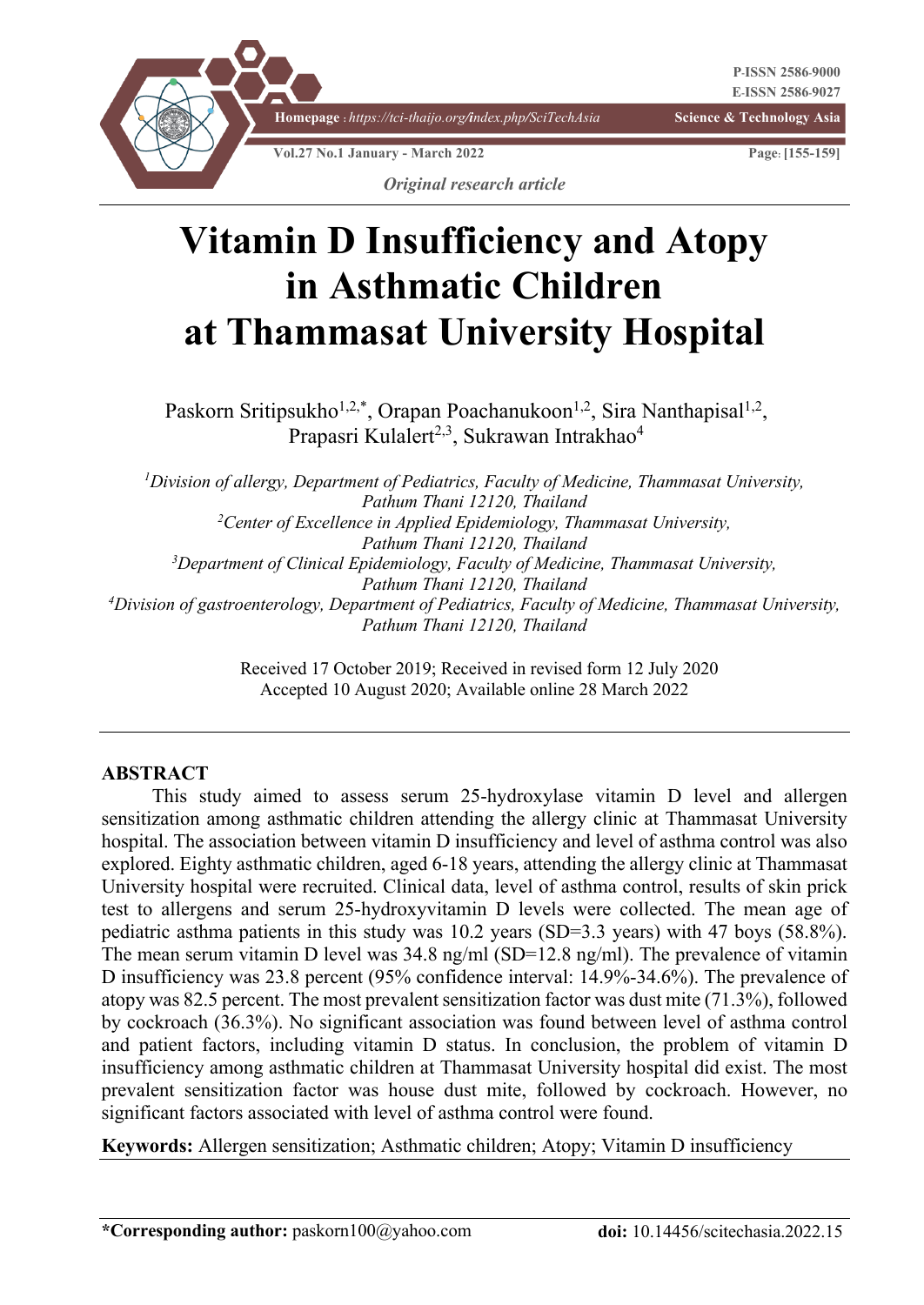## **1. Introduction**

Asthma is a common chronic disease and is a public health problem in Thailand [1- 2] and countries around the world [3]. The prevalence of asthma in children is between 10-15% [1-2]. Asthma is a prolonged inflammatory disorder related to hyperresponsiveness of the airways. There is evidence that asthma is caused by an interaction between genetics and environmental exposure to allergens [3]. Several genes can be linked to the pathogenesis of asthma, including those involved in the production of IgE antibodies (atopy) and airway hyper-responsiveness. Vitamin D is of particular interest in asthma due to its immunomodulatory effects [4-5]. Serum 25-hydroxy vitamin D is the best indicator of vitamin D status. Serum 25 hydroxy vitamin D is found to be associated with a wide range of pulmonary diseases including asthma [6]. The relationship between vitamin D deficiency and asthma in children has been reported [7]. Patients with vitamin D deficiency have increased airway hyper-responsiveness and increased corticosteroid requirements. Vitamin D might also increase the response to glucocorticoids in asthmatic patients [8]. A few observational studies have suggested an association between low serum vitamin D levels and poor asthma control with reduced lung function in children [9]. Therefore, this study aimed to determine the prevalence of vitamin D insufficiency and sensitization to allergens in asthmatic children. The association between vitamin D insufficiency and level of asthma control was also explored.

# **2. Materials and Methods**

All asthmatic patients, aged 6-18 years, attending the allergy clinic with asthma at Thammasat University hospital between January 2016 and August 2016 were recruited. Exclusion criteria were patients who had chronic diseases including heart diseases, structured airway diseases, or immunodeficiency diseases. There were 80 asthmatic children eligible for the study. Clinical data and skin prick test reactivity to common allergens including Bermuda grass, cat, dog, rat, house dust mite (*Dermatophagoides Pteronyssinus*), German cockroach, cow's milk and egg white were collected. Serum 25-hydroxy vitamin D levels were measured by enzyme-linked immunosorbent assay (ELISA). Level of asthma control defined by GINA guidelines was also measured in all patients [10].

A positive skin prick test reaction (sensitization) was determined by the presence of a wheal more than 3 millimeters in diameter. Atopy was defined as having at least one allergen sensitivity. Vitamin D insufficiency was defined as having a serum 25-hydroxy vitamin D level of less than 30 ng/ml. This study was approved by the ethics committee of Thammasat University No 1.

Quantitative data are presented as mean and standard deviation. Qualitative data are presented as numbers of subjects and percentages. Prevalence of vitamin D insufficiency was calculated as the proportion of participants with vitamin D insufficiency. The prevalence of sensitization to specific allergens was calculated the same way. All estimated parameters are presented with their 95% confidence intervals. According to GINA guidelines, levels of asthma control are labeled as controlled, partly controlled, and uncontrolled. Clinical characteristics, including vitamin D insufficiency, were compared between patients with and without total asthma control by Fisher's exact tests. Statistical significance was set at the level of  $p \le 0.05$ .

# **3. Results and Discussion**

There were 80 asthmatic patients with a mean age of 10.2 years (SD= 3.3 years), 47 of which were boys (58.8%) as detailed in Table 1.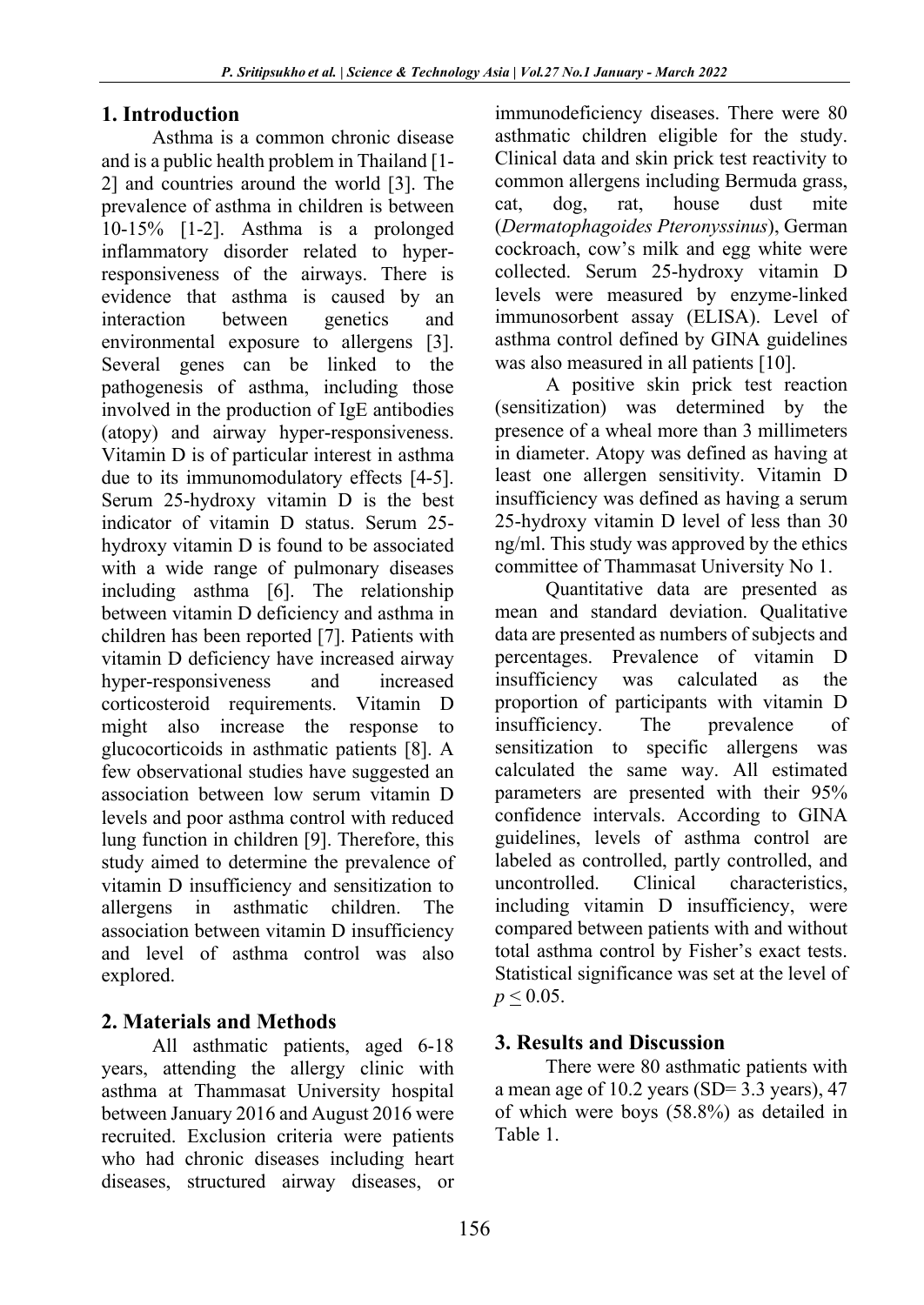| <b>Characteristics</b>    | $N=80$ | $\frac{0}{0}$ |
|---------------------------|--------|---------------|
| Paternal asthma           |        |               |
| Yes                       | 15     | 18.7          |
| No                        | 65     | 81.3          |
| Maternal asthma           |        |               |
| Yes                       | 12     | 15.0          |
| No                        | 68     | 85.0          |
| Gender                    |        |               |
| <b>Boys</b>               | 47     | 58.8          |
| Girl                      | 33     | 41.2          |
| Allergic rhinitis         |        |               |
| Yes                       | 37     | 46.3          |
| No                        | 43     | 53.7          |
| Atopic dermatitis         |        |               |
| Yes                       | 22     | 27.5          |
| No                        | 58     | 72.5          |
| Atopy*                    |        |               |
| Yes                       | 66     | 82.5          |
| No                        | 14     | 17.5          |
| Vitamin D insufficiency** |        |               |
| Yes                       | 19     | 23.8          |
| No                        | 61     | 76.2          |

**Table 1.** Patients' characteristics.

\* at least one allergen sensitization by positive skin prick test \*\* serum 25-OH vitamin D levels < 30 ng/ml

The mean serum 25-hydroxy vitamin D concentration was  $34.8 + 12.8$  ng/ml (Fig. 1). There was no significant difference (p=0.626) between the mean serum 25 hydroxy-vitamin D levels of boys (33.9 ng/ml) and girls (35.2 ng/ml). The prevalence of vitamin D insufficiency among asthmatic children in this study was 23.8% (95% confidence interval: 14.9%-34.6%). The prevalence of atopy was 82.5% (95% confidence interval: 72.4%- 90.1%).



**Fig. 1.** Distribution of serum 25- hydroxy vitamin D levels.

Concerning positive skin prick test reactions, the most prevalent sensitization was to house dust mite (71.3%), followed by German cockroach (36.3%) as presented in Table 2.

**Table 2.** Sensitization to common allergens by skin prick test reaction.

| <b>Allergens</b>               | <b>Positive skin</b><br>prick test* |
|--------------------------------|-------------------------------------|
|                                | $\frac{6}{9}$                       |
| Egg white                      | 13.8                                |
| Cow's milk                     | 12.5                                |
| Dermatophagoides Pteronyssinus | 71.3                                |
| Bermuda grass                  | 15.0                                |
| German cockroach               | 36.3                                |
| Dog dander                     | 18.8                                |
| Cat dander                     | 21.3                                |
| Rat                            | 3.8                                 |

\*Positive skin prick test reaction was based on diameter of wheal size more than 3 millimeters.

According to the level of asthma control classified by GINA guidelines, there were 58 patients (72.5%), 18 patients  $(22.5%)$  and 4 patients  $(5.0%)$  whose asthma was totally controlled, partly controlled and uncontrolled, respectively. Vitamin D insufficiency was not associated with the level of asthma control, as presented in table 3.

Vitamin D insufficiency was classified as a serum 25-hydroxy vitamin D level of less than 30 ng/ml [11-12]. The prevalence of vitamin D insufficiency was comparable in boys and girls (*p*-value=0.626), concordant with previous studies done in Thailand [11- 12]. However, this study found a lower prevalence of vitamin D insufficiency in asthmatic children (23.8%), compared to a reported 44.8% prevalence in Siriraj hospital by Krobtrakulchai W, et al. in 2013 [11]. This two-fold discrepancy in prevalence may be hard to explain by methodological bias. Both studies were done on asthmatic children attending the allergy clinic at tertiary care hospitals located in Bangkok/adjacent district with a similar mean age of 10 years. One possible explanation may be the growing concern of vitamin D deficiency and vitamin D supplementation over the past 10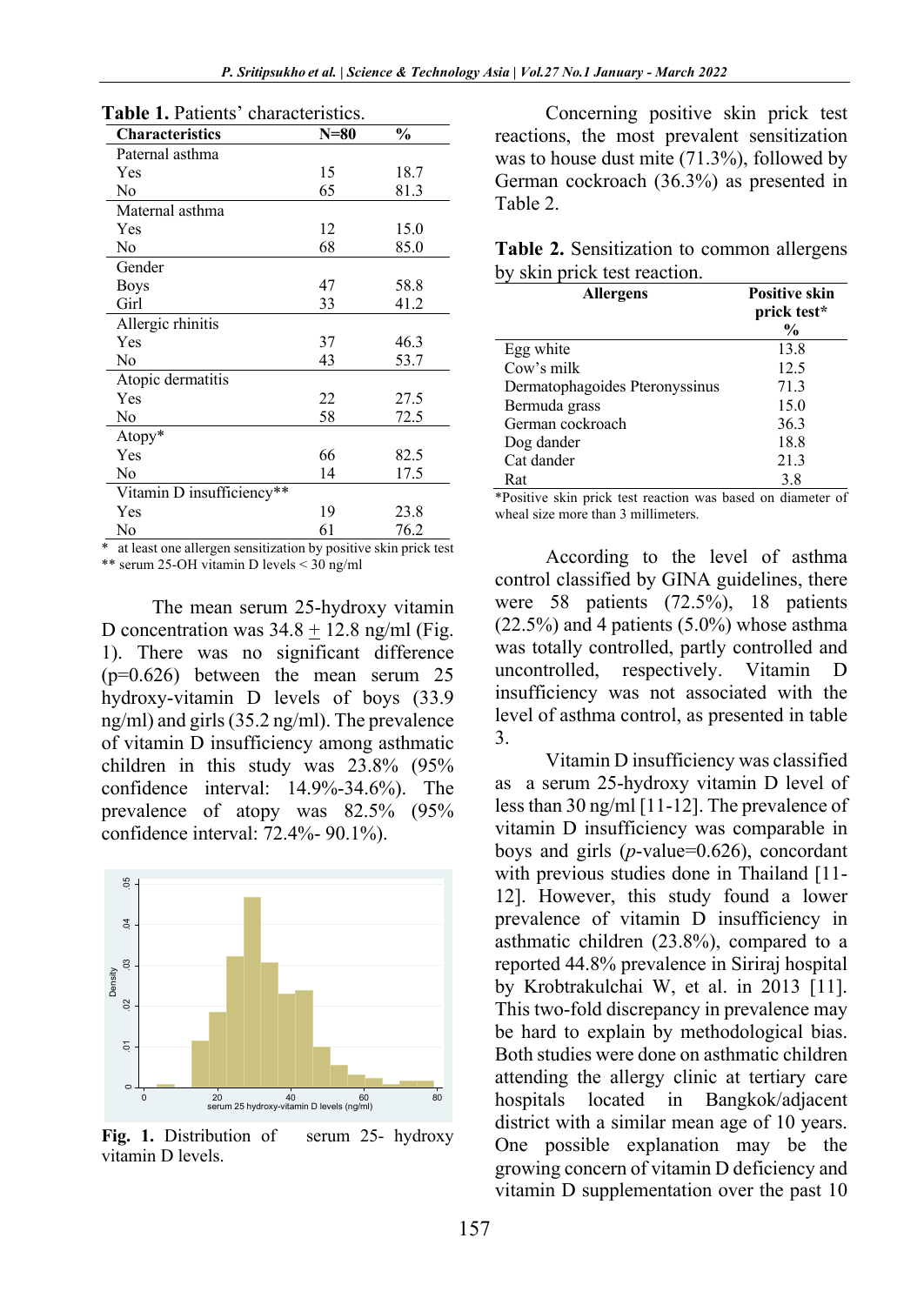years. The high prevalence of vitamin D insufficiency/deficiency among the Thai

pediatric population has been reported on for more than 10 years [12-13].

| <b>Characteristics</b> | <b>Totally controlled</b> |      | Partly & Un-controlled |               | P-value |
|------------------------|---------------------------|------|------------------------|---------------|---------|
|                        | $N = 58$                  |      | $N = 22$               |               |         |
|                        | N                         | $\%$ | N                      | $\frac{0}{0}$ |         |
| Paternal asthma        | 12                        | 20.7 |                        | 13.6          | 0.542   |
| Maternal asthma        | 10                        | 17.2 | ↑                      | 9.1           | 0.495   |
| <b>Boys</b>            | 35                        | 60.3 | 12                     | 54.5          | 0.800   |
| Allergic rhinitis      | 28                        | 48.3 | 9                      | 40.9          | 0.621   |
| Atopic dermatitis      | ۱7                        | 29.3 |                        | 26.3          | 0.400   |
| Atopy*                 | 47                        | 81.0 | 19                     | 86.4          | 0.747   |
| Vitamin D              |                           |      |                        |               |         |
| insufficiency**        | 14                        | 24.1 |                        | 22.7          | 0.895   |

\* at least one allergen sensitization by positive skin prick test

\*\* serum 25-hydroxy vitamin D levels < 30 ng/ml

The sensitization pattern among asthmatic children in this study was similar to the results of a previous study from 2004 [14]. House dust mite and cockroach were the main allergens found in asthmatic children. However, sensitization prevalence to dog dander (18.8%) and cat dander (21.3%) has increased compared to the reported 9% for each allergen, in the previous report.

Most asthmatic children in this study were classified as asthma totally controlled (72.5%). No significant association was found between the level of asthma control and vitamin D status in this study  $(p=0.895)$ . The reported correlation between vitamin D insufficiency and poor asthma control has been varied [9, 11, 15-16]. A more robust study or a well-designed randomized control trial should be performed to clarify this correlation.

## **4. Conclusion**

The problem of vitamin D insufficiency among asthmatic children in Thammasat University hospital does exist. The most prevalent sensitization was to house dust mite, followed by cockroach. However, no significant correlation with level of asthma control was found.

## **Acknowledgements**

This study was funded by the Faculty of Medicine, Thammasat University. We appreciated the Center of Excellence in Applied Epidemiology, Thammasat University for the support. We would like to thank research assistants, participants and their caregivers for contributing to the study.

## **References**

- [1] Vichyanond P, Jirapongsananuruk O, Visitsuntorn N, Tuchinda M. Prevalence of asthma, rhinitis and eczema in children from the Bangkok area using the ISAAC (International Study for Asthma and Allergy in Children) questionnaires. J Med Assoc Thai. 1998;81:175-84.
- [2] Teeratakulpisarn J, Pairojkul S, Heng S. Survey of the prevalence of asthma, allergic rhinitis and eczema in schoolchildren from Khon Kaen, Northeast Thailand. (An ISAAC study. Internatinal study of Asthma and Allergies in Childhood.) Asian Pac J Allergy Immunol 2000;18:187-94.
- [3] Kabesch M. Gene by environment interactions and the development of asthma and allergy. Toxicol Lett 2006;162(1):43-8.